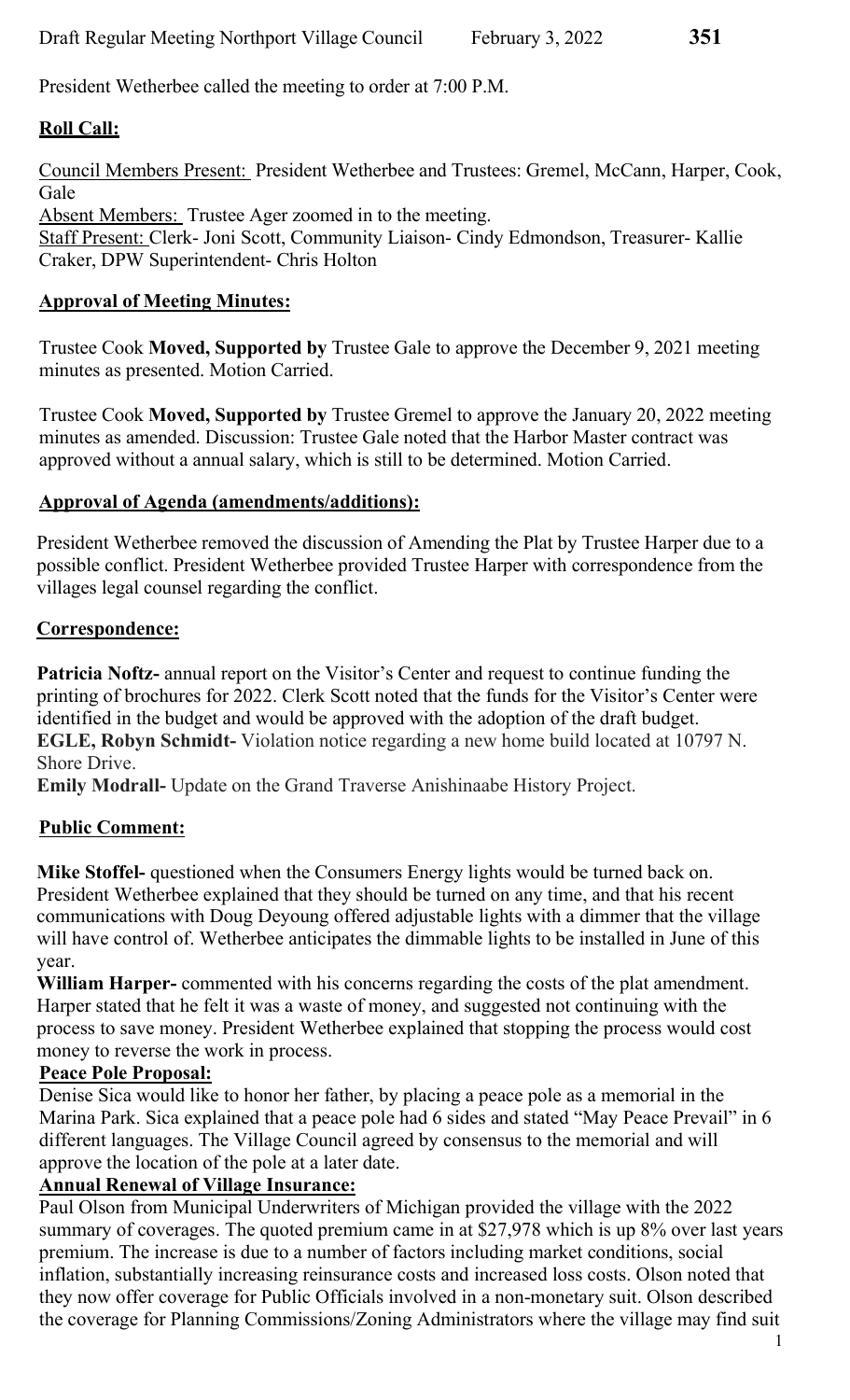brought on them during an enforcement of zoning laws. The cost to the village would be around \$300 with \$25,050 worth of coverage. A member of the Public questioned if the Village had insurance to cover if the dam at the Mill Pond broke. Paul Olson responded that the dam breaking would not be covered and that he wasn't aware of any insurance available to the village for that type of coverage. The Finance Committee will review the coverage and make a recommendation to the Council.

### 2022-23 Budget Hearing:

President Wetherbee opened up the Public Hearing for comments on the Budget and millage rate at 7:28 pm.

Fred Steffens- commented that he had talked with several members of the Finance and Employee Relations Committee regarding the COLA (Cost of living adjustment) scheduled at 5.9% this year for employees of the village. Steffens advocated for a summary of salaries, stating that the budget was deceiving due to the fact that employees salaries were spread throughout the budget.

Mike Stoffel- asked what the COLA was for the year. Clerk Scott responded that it was 5.9% this year and that the Finance Committee was looking at 5% and 5.9% which is a difference of \$1,387.46.

President Wetherbee Closed the Public Hearing at 7:42 pm, and asked Clerk Scott to review the budget with the Council. Clerk Scott reviewed the draft budget page by page with the Village Council, answering several questions from members of the council.

President Wetherbee opened the meeting for Public Comments or questions from the public.

Fred Steffens- questioned the need for new equipment, stating that the loader and plow truck should last for another 20 years.

Karl Wizinsky- questioned were the Capital Improvement budget with 6–7-year projections and planning was in the budget. Clerk Scott explained that the Planning Commission was working on a CIP (Capital Improvement Projects) that will go as an addendum to the budget. However, there was no money to create a 6–7-year projection of plans.

## Reports:

A. Liaison- Community Liaison Cindy Edmondson reported that Emily Modrall, the Project Leader for the Anishinaabe History, Sign Project would like the Village Councils continued support as she applies for a second grant to cover the design and fabrication costs to complete the signs. The Village agreed by consensus to continued support of the project. Edmondson noted that the committee would be coming back at a later date to request placement of the signs within the village.

Edmondson provided the annual Village Council meeting dates for approval.

B. Clerk – Clerk Scott provided a financial report for the months of December and January 2021-2022 in agreement with the Treasurer. Clerk Scott asked the Village Council to consider approving the \$4,800 for painting the interior of the Golf Course building. Scott noted that the Parks and Trails budget had funds available in the current budget that would end February 28<sup>th</sup>.

Trustee Cook Moved, Supported by Trustee Gremel to approve the \$4,800 not to exceed quote to paint the interior of the Golf Course Building from Michael Ward. Roll Call Vote: Yeas (6) Nays (0) Absent: (1) Trustee Ager. Motion Carried.

- C. Treasurer Treasurer Kallie Craker provided a revenue report in agreement with the Clerk for the month of December and January.
- D. DPW- DPW Superintendent Chris Holton provided a written report on the DPW activities for the month of January, stating that they had had 5 frozen waterlines in the village.
- E. Employee Relations None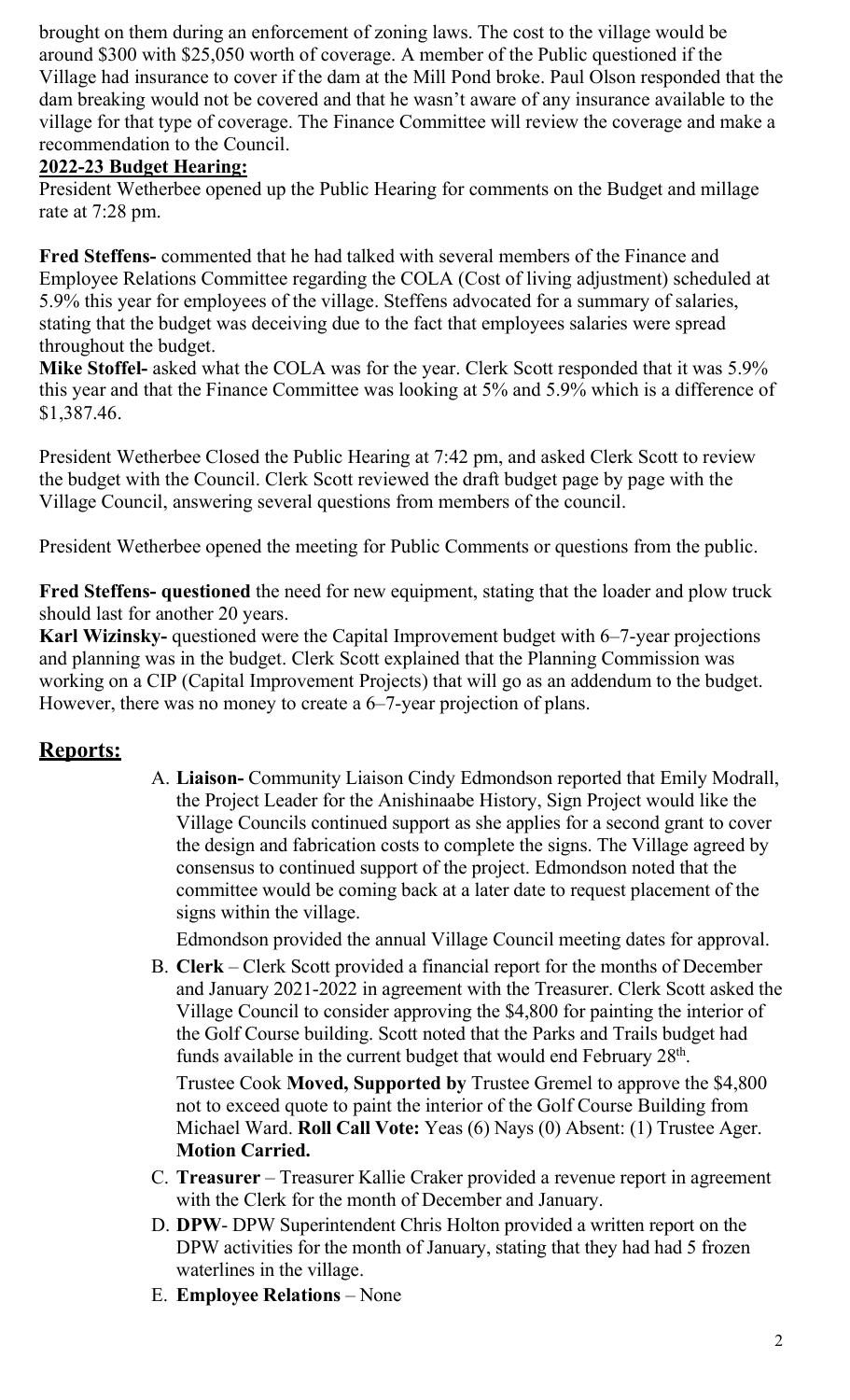- F. Finance- Finance Chair Jane Gale provided minutes from January 26, 2022 meeting. Gale reported that the Finance Committee had spent most of their meeting working on the draft budget.
- G. Infrastructure- None
- H. Waterfront- Waterfront Chair Tom Gremel provided minutes from the January 18, 2022 committee meeting.
- I. Planning Commission: minutes from the January 19, 2022 Planning Commission meeting were provided. Gale noted that the Planning Commission Chair and Secretary had both resigned and that the Board had appointed Nichole Arbury as the interim Chair.
- J. Zoning Administrator: Scott provided a report of her activities for the month of December and January. Scott also provided the following annual data in her report; 15- Land Use Permits, 2-Commercial Land Use Permits, 2-Variance Requests, 1- Site Plan Review, 3-Sign Permits, 4 Driveway Permits and 8- Sewer permits issued in the village during 2021.
- K. Parks and Trails: None

## Discussion Items:

Handicap parking adjacent to post office:

President Wetherbee invited Tom Weber to join in on the conversation regarding the need for a handicap parking space at the Post Office. Tom Weber explained the need for a handicap parking space near the ramp at the Post Office. Street Administrator Chris Holton was willing to take a look at adding the handicap space. However, Holton had concerns with the costs involved to move the pavers, and the demographics of the homes and driveways on the northside of Nagonaba. The Infrastructure Committee will review the request.

#### Next Steps to address the Fourth Street drainage:

President Wetherbee explained that he is willing to write up another RFP (request for proposal) to explore construction and feasibility of permitting a drainage system on 4<sup>th</sup> Street. President Wetherbee stated that he will draft the RFP and share the publication with the property owners on 4<sup>th</sup> Street before publishing.

# Action Items:

## Approve Council Meeting Schedule:

Trustee Cook Moved, Supported by Trustee Gale to adopt the 2022-23 meeting schedule provided. Motion Carried.

#### Approve Budget amendments for 2021-22:

Trustee Gale Moved, Supported by Trustee McCann to approve the 2021-22 budget amendments as outlined by the Clerk. Roll Call Vote: Yeas (6) Nays (0) Absent (1) Ager Motion Carried.

#### Adopt the Resolution to approve the 2022-23 Budget and Millage Rate:

Trustee Gale Moved, Supported by Trustee McCann to adopt the resolution approving the budget and millage rate. Discussion: The Council had a lengthy discussion about what the rate should be for Cost-of-living Adjustments for the employees of the village. Trustee Ager felt very strongly that the adjustment should be 5.9% which was what the current SSI scheduled increase. President Wetherbee provided a formula for calculating raises for employees on graduated schedule. Trustee McCann removed his support of the motion, Trustee Gale removed her motion. The motion was removed to allow the Council to have more discussion about the COLA for the employees of the Village.